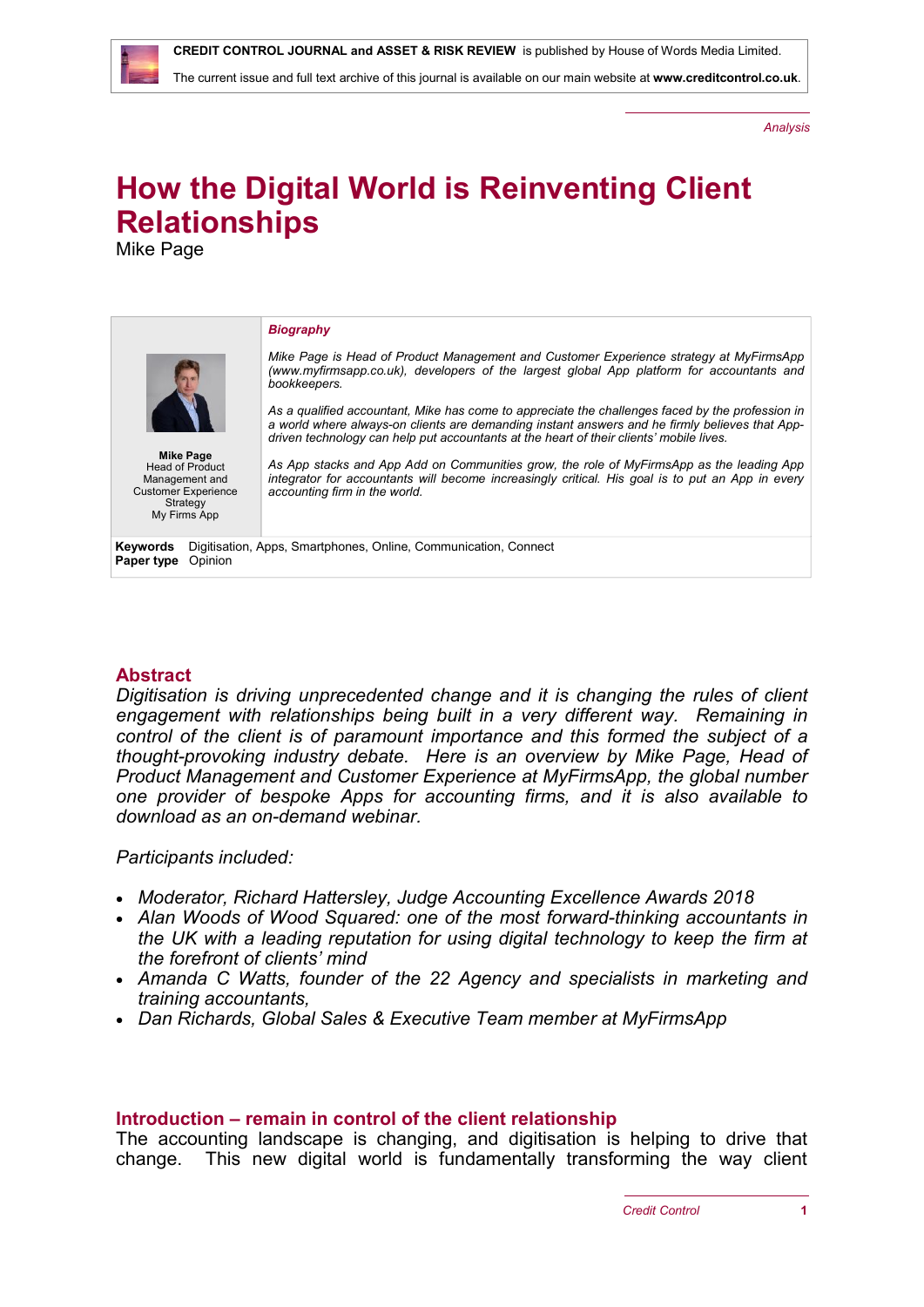

*Analysis*

relationships are handled and rewriting many of the rules. The old adage of the client being King and accountants serving that relationship remains of paramount importance but how can accountants reinforce the bond with their clients and remain in control?

One obvious enabler is technology and it has huge potential for keeping the accountant at the forefront of the client's mind. One way of enabling digital engagement with clients and capturing their data in this new online world is with a bespoke App.

Alan Woods made the point during the debate that the common technology now across his client base is the smartphone and tablet and so communicating via the firm's own App provides a way to help clients engage where previously they may have struggled or have been unwilling in the PC environment.

Apps were likened to online glue that have three key strengths: the ability to connect accountants with their clients and collect data digitally, to allow both parties to communicate on smartphones and tablets and to help accountants retain control of the client relationship.

### **Baby digital steps**

In practice, a bespoke App can enable online conversations so that firms can engage with their clients regularly with a number of different touch-points especially during the Self-Assessment season. Woods Squared uses its App to collect client data and Alan cited the efficiencies that can be achieved with the use of simple to use tools such as the Mileage Tracker and using the camera on the smartphone for capturing expenses.

Alan believes that the mileage tracker is the perfect first step for engaging clients with digital technology and it has the added bonus of helping retain ownership of the clients.

### **Create a single environment to make client's life easier**

Cloud Accounting providers are developing some great tools and it was agreed that there is an urgent need to take control of all the financial Apps and Add-ons that clients are accumulating on their Smartphones and make them really deliver.

Woods Squared has taken the decision to provide its clients with a preferred suite of Add-ons that are easy to access through a single sign-on through the Woods Squared App. This helps to make it quicker and simpler to use the tools their clients need to run their businesses and allows the firm's name to be the first they see. Relationally, making the firm's App the central place for all things financial makes perfect sense as now, more than ever, accountants need to reinforce their place at the heart of their clients' financial digital world.

## **Half of entrants in Accounting Excellence Awards cite Apps as contributing to success**

It was revealed by Richard Hattersley, moderator of the debate and a judge in the 2018 Accounting Excellence Awards, that half of the firms that entered cited the use